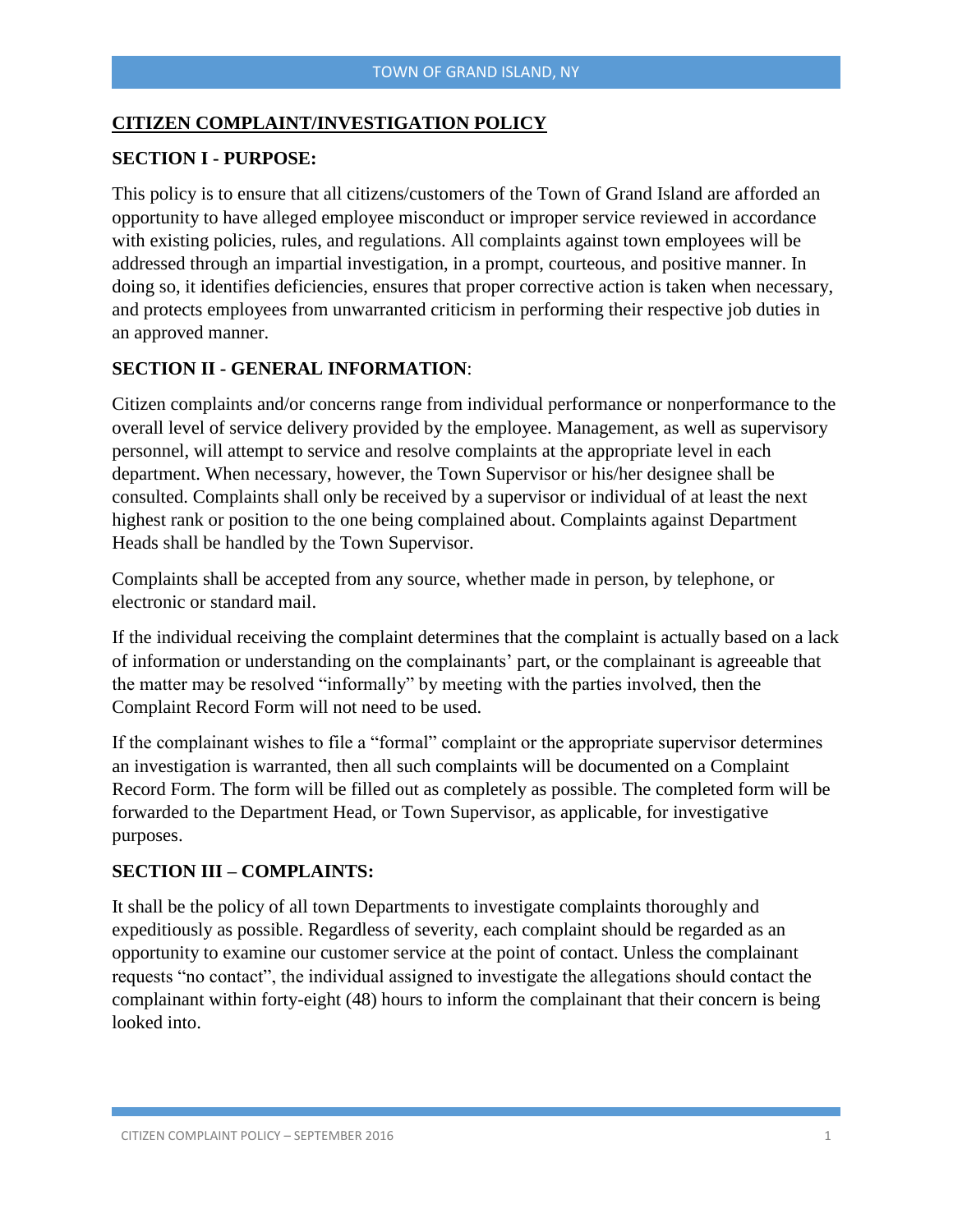#### **SECTION IV - INVESTIGATION:**

All investigations shall adhere to the following, minimum guidelines:

A. Upon initial contact with complainant, inform them of your name, title and how you relate to the area of concern.

B. Explain to the complainant that the Town takes all complaints seriously and will review same completely. Further, explain that the process will be handled administratively in accordance with town policies concerning personnel matters and, as such, the disposition of the complaint and any actions taken in regards to an employee are considered confidential personnel records.

C. Upon hearing the complaint, restate the complaint as you understand it to confirm that you are understanding the complaint appropriately.

D. Attempt to reconcile any discrepancies.

E. Request the Complainant complete and return a Citizens Complaint Form.

F. Provide the individual(s) being complained about with the substance of the complaint and ask them to provide a response to same in writing.

G. After receipt of the written response, interview the individual(s) involved in which the complaint was lodged against, and document what was said.

H. Ask if anything unusual occurred.

I. Discuss/clarify any potential discrepancies.

J. Interview any witnesses.

K. When handling complaints lodged against personnel covered by collective bargaining agreements, advise the employee of their rights to union representation.

#### **SECTION V - DISPOSITION:**

After consideration of all information provided, the investigator shall recommend one of the following determinations:

Unfounded -The alleged complaint did not occur.

Exonerated - The act occurred but was justified, lawful and proper.

• Not Sustained - The investigation produced information which was insufficient to prove or disapprove the allegations.

• Sustained - All or part of the allegations occurred. (A finding of "Sustained" must be based on the existence of substantial fact in support of reasonable proof.)

The investigator shall provide written documentation of his/her actions, stating the facts and including the statements of the employees involved, which shall be attached to the Complaint Record Form.